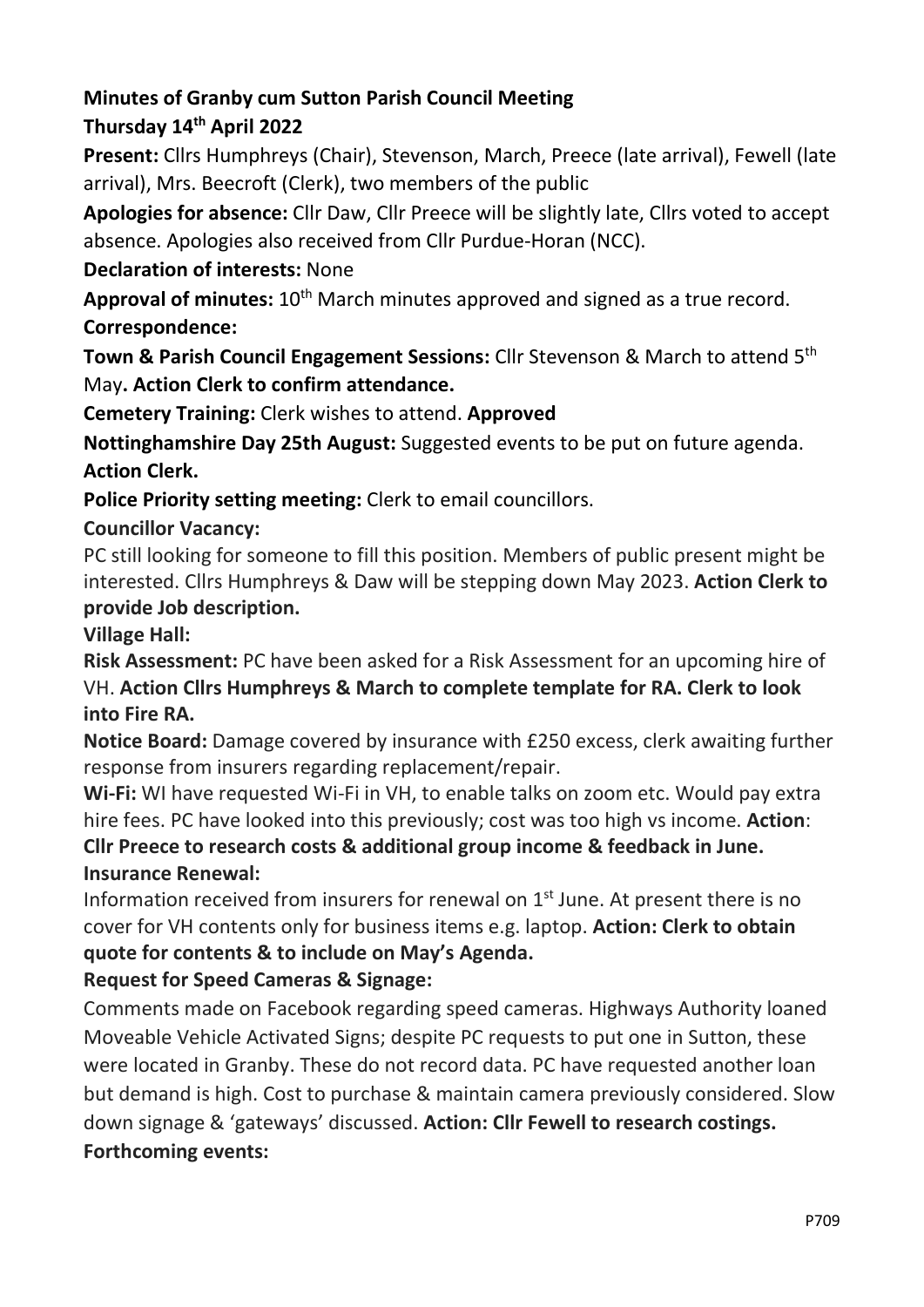Rescheduled Annual Parish Meeting: 12<sup>th</sup> May at 7pm before the PC meeting. No speaker, opportunity for members of the public to speak to Cllrs. Action: Clerk to advertise this.

Picture hanging rails – Cllr Bailey will contribute £150 grant. Action: Cllr Bailey to email form & clerk to complete. Cllrs Fewell & Stevenson to arrange installation. Events Update including locations:

Thursday 2<sup>nd</sup> June History Group Exhibition (available to view on subsequent days) Friday 3rd June Evening Singing Concert in the evening

Saturday  $4<sup>th</sup>$  June 9:30 Coffee Morning with Bacon Butties, 1pm – 5pm Open Gardens, 4pm – 8pm Fish & Chip Van at the Marquis, Su & Loz's Gin Bar with 70 gins, Children's Treasure Hunt

Sunday 5<sup>th</sup> June 10am Church Service including presentation of Jubilee Coins, 10:30am Children's entertainment in VH & Jubilee Junior Bake Off Judging,

1pm Big Jubilee Lunch, Tractor Trailer Rides, Group Photos, Bouncy Castle TBC Big Jubilee Lunch - Sutton are having their own street party. Granby – discussed option of one party in a paddock or smaller Street Parties, including PL insurance & views from public present. Smaller street parties will be better.

Anytime Events: Red, White & Blue planting, Jubilee themed windows & scarecrows. Bouncy castle will need a rota of adults to supervise to meet insurance requirements. Action: Clerk to speak to Sian bouncy castle regarding rota & time. Cllr Humphreys to write newsletter.

RBC £250 Grant: The events we are holding will be suitable. Action: Clerk to apply. Insurance: Street Parties will be covered by our insurance; Risk Assessments will be needed. Tractor Trailer rides – insurance will be obtained by owner. Action: Clerk to request insurance certificate.

# Planning:

For Consideration: 22/00598/FUL - Bunny Cottage Sutton Lane Granby Single storey rear extension. Explanation given by members of the public. No Objection.

Withdrawn: 22/00135/FUL - Highacre Main Street Sutton cum Granby Demolition of existing dwelling and construction of new dwelling.

Decisions: 22/00295/FUL - Manor Barn Plungar Road Granby

Erection of a replacement single storey garden shed GRANTED WITH CONDITIONS Appeal against Enforcement Notice - Granby Hall, no update at present. Finance:

Banking Update: NatWest replied to our complaint, all Cllrs are signatories on the main account but not on other accounts. Will only discuss Trust account with Cllr Humphreys. Address records are still incorrect as NatWest holds two addresses. If PC choose to have online banking, clerk's login will show personal accounts & PC